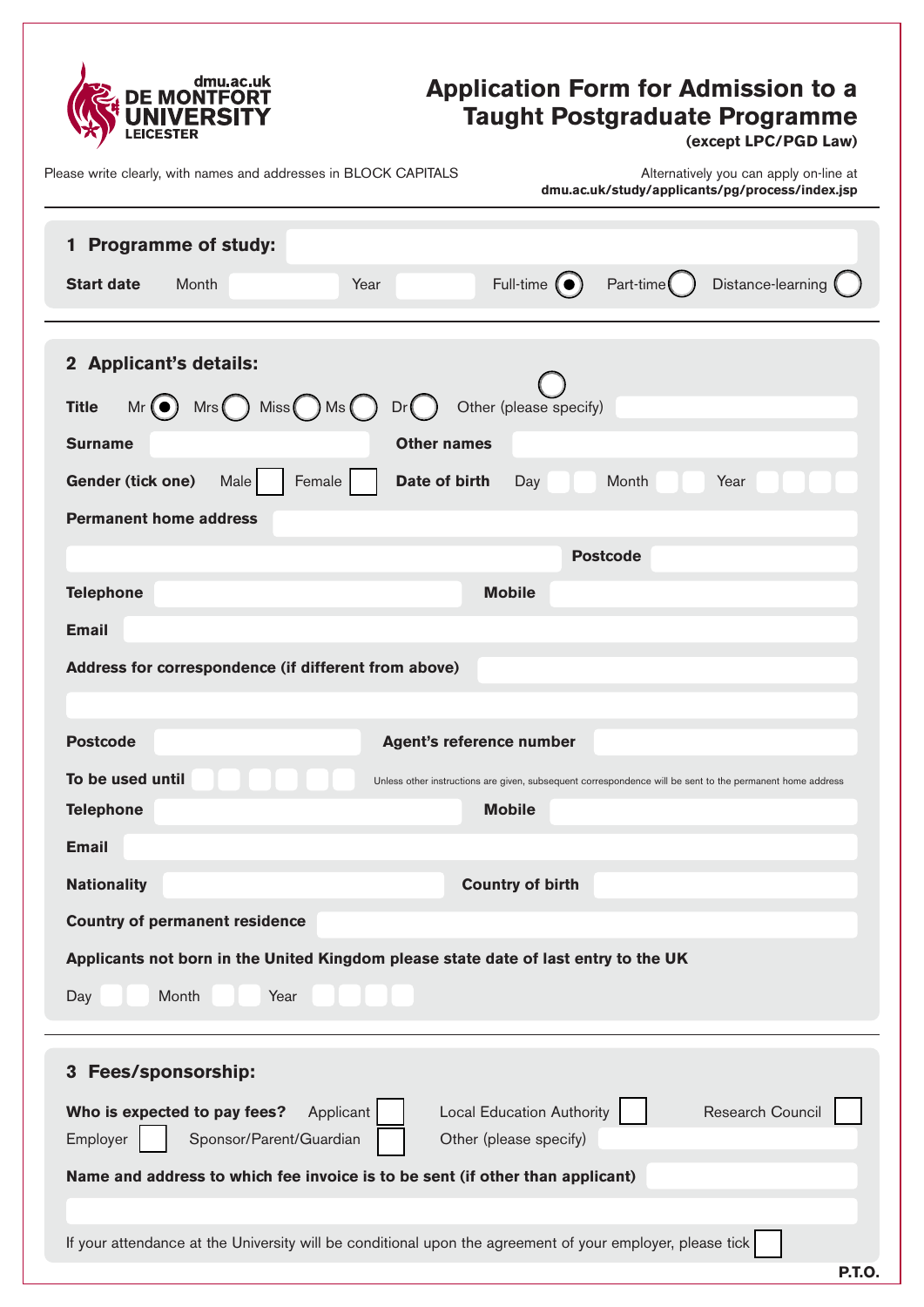| 4 Education: school since the age of 11 |              |                 |                                                   |       |      |
|-----------------------------------------|--------------|-----------------|---------------------------------------------------|-------|------|
| Schools attended                        | Date started | Date finished I | Examinations taken and<br>qualifications obtained | Grade | Date |
|                                         |              |                 |                                                   |       |      |
| <b>Education: since the age of 16</b>   |              |                 |                                                   |       |      |

| Institutions attended | Date started | Date finished   Examinations taken and<br>qualifications obtained                 | Grade | Date |
|-----------------------|--------------|-----------------------------------------------------------------------------------|-------|------|
|                       |              | Examinations to be taken/with results<br>pending (give subject and qualification) | Grade | Date |

| <b>5 Employment experience</b>                               |                     |             |    |
|--------------------------------------------------------------|---------------------|-------------|----|
| <b>Present position</b>                                      | Date of appointment |             |    |
| <b>Workplace address</b>                                     |                     |             |    |
|                                                              | <b>Telephone</b>    |             |    |
| Name and address of employing body (if different from above) |                     |             |    |
|                                                              | <b>Telephone</b>    |             |    |
| Details of previous posts held                               |                     | <b>From</b> | To |
|                                                              |                     |             |    |
|                                                              |                     |             |    |

**6 References** You should now ask your referees to provide their references on letterheaded paper of the organisations they represent, to the address in Section 13 as soon as possible. They should clearly state your name, DOB and course and should be stamped with the company stamp if possible. At least one referee should be an academic one, Emailed references are accectable provided they are from a professional source. **First referee**

| <b>Name</b>           | <b>Position</b> |
|-----------------------|-----------------|
| <b>Address</b>        |                 |
| <b>Telephone</b>      | <b>Email</b>    |
| <b>Second referee</b> |                 |
| <b>Name</b>           | <b>Position</b> |
| <b>Address</b>        |                 |
| <b>Telephone</b>      | <b>Email</b>    |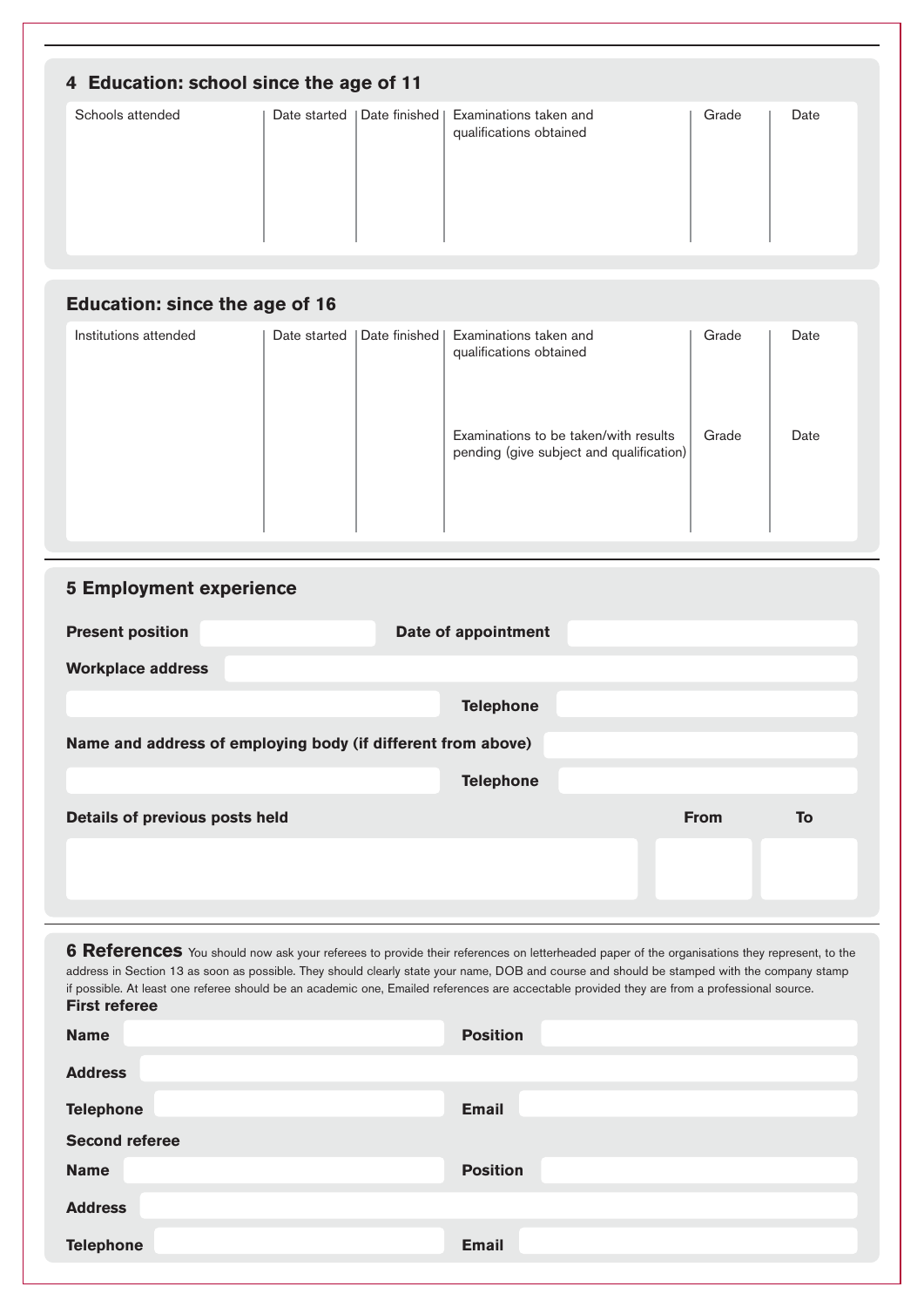| <b>7 Supporting statement</b>                                                                                   |
|-----------------------------------------------------------------------------------------------------------------|
| Why do you wish to study this course? (Please use additional paper if necessary)                                |
|                                                                                                                 |
|                                                                                                                 |
|                                                                                                                 |
|                                                                                                                 |
|                                                                                                                 |
|                                                                                                                 |
|                                                                                                                 |
|                                                                                                                 |
|                                                                                                                 |
|                                                                                                                 |
|                                                                                                                 |
|                                                                                                                 |
| 8 English language proficiency                                                                                  |
| What is your first language?                                                                                    |
|                                                                                                                 |
| If your first language is not English, please give your IELTS score<br><b>or</b>                                |
| <b>TOEFL score</b><br>(if applicable)                                                                           |
| If you have not taken an English test yet, what date do you plan to take it?                                    |
| Month<br>Year<br>Day                                                                                            |
| What other English language qualifications do you hold?                                                         |
|                                                                                                                 |
| How many years have you studied English language?                                                               |
| Have you been taught in English in your home country?<br>If yes, please give details<br><b>Yes</b><br><b>No</b> |
|                                                                                                                 |
|                                                                                                                 |
|                                                                                                                 |
| <b>Disability</b><br>9                                                                                          |
| Please circle from the list below the statement which is most appropriate to you:                               |
| You do not have a disability, nor are you aware of any additional support requirements                          |
| You have dyslexia                                                                                               |
| You are blind/partially sighted<br>You are deaf/have a hearing impairment                                       |
| You are wheelchair user/have mobility difficulties                                                              |
| You have an unseen disability (eg diabetes, epilepsy, asthma)                                                   |
| You have two or more of the above difficulties/special needs                                                    |
| You have a disability not listed above (please give details on a separate sheet)                                |
| Does your disability mean that you have additional support needs?<br><b>Yes</b><br><b>No</b>                    |
| If yes, we will contact you to determine appropriate support for you.                                           |
|                                                                                                                 |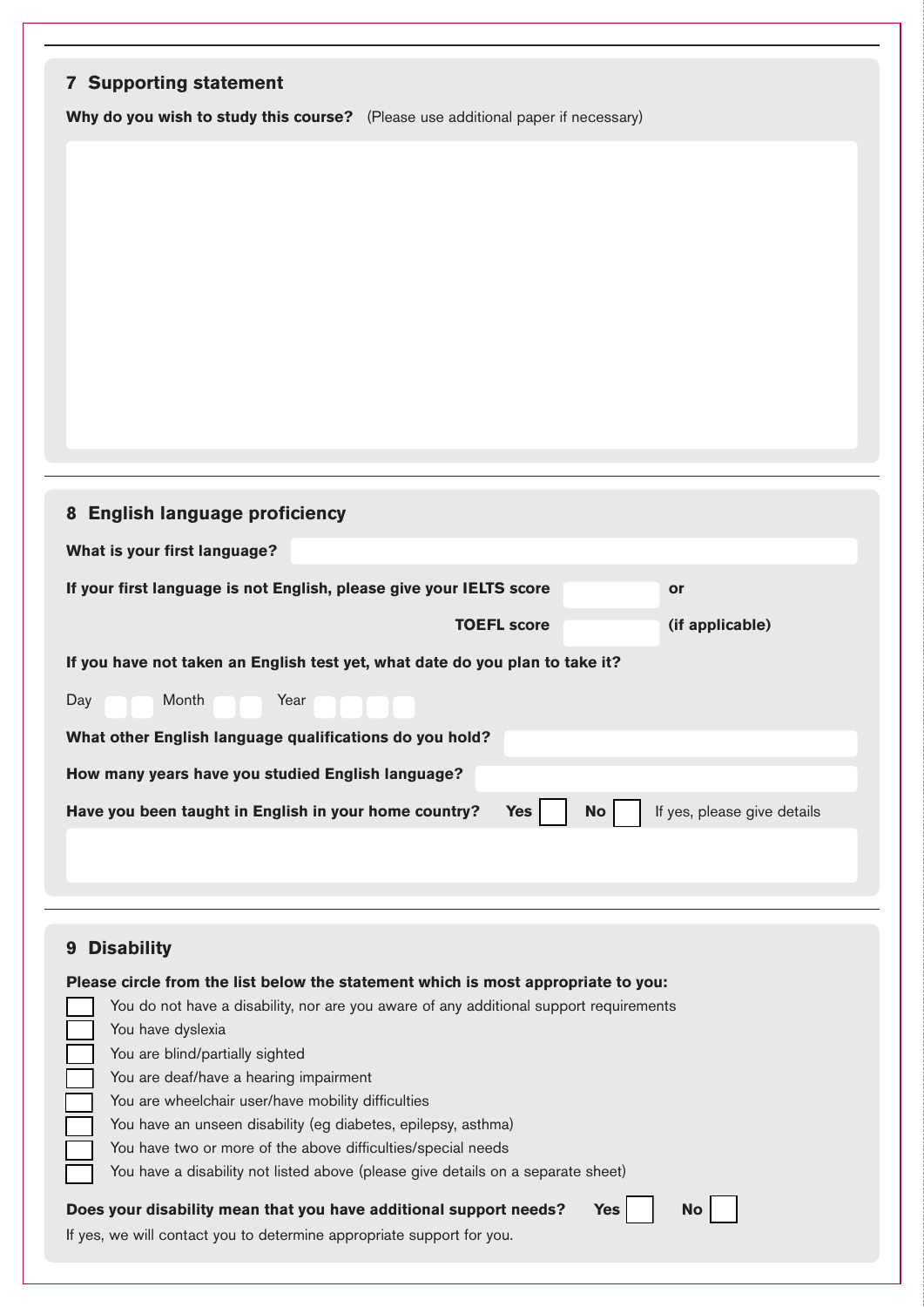## **Tear off slip Application ref no:**

### **Planning statistics**

Ethnic origin (please note that this information WILL NOT be made available to Admissions Tutors for selection purposes)

Complete this section only if you have shown in Section 2 of the form that your area of permanent residence is in the UK.

Please choose your ethnic origin and write its code in the boxes.

#### **White**

| <b>British</b>         | 11 |
|------------------------|----|
| <b>Irish</b>           | 12 |
| Other white background | 19 |

### **Black or black British**

| Caribbean              | 21 |
|------------------------|----|
| African                | 22 |
| Other black background | 29 |

#### **Asian or Asian British**

| Indian                 | 31 |
|------------------------|----|
| Pakistani              | 32 |
| Bangladeshi            | 33 |
| Chinese                | 34 |
| Other Asian background | 39 |

#### **Mixed**

| White and black Caribbean | 41 |
|---------------------------|----|
| White and black African   | 42 |
| White and Asian           | 43 |
| Other mixed background    | 49 |
|                           |    |
|                           |    |
| Other ethnic background   | 80 |
| Not given (UK domicile)   | O  |

Overseas domicile 99